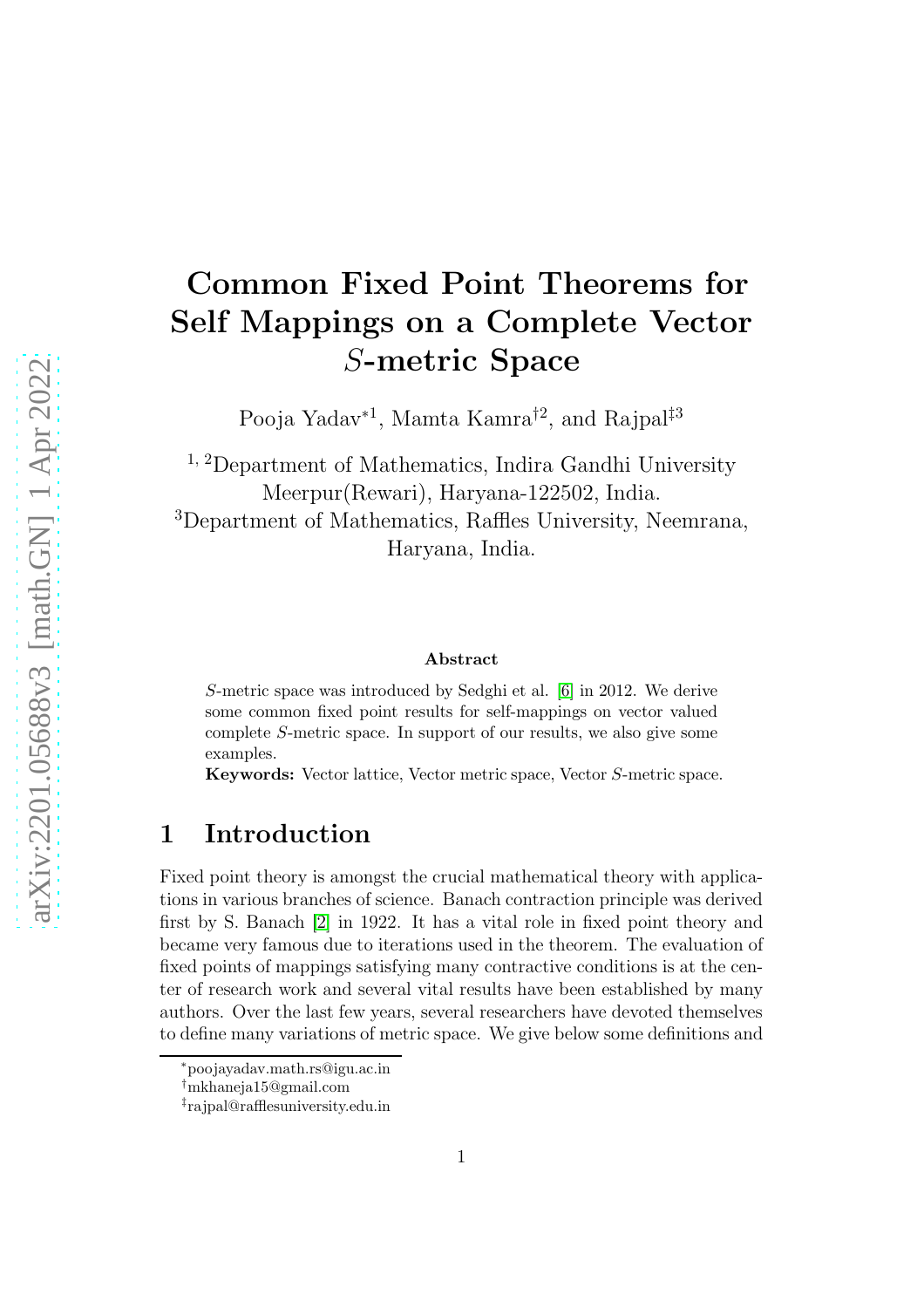results which will help in proving our main results for vector S-metric spaces.

**Definition 1.1**[\[5\]](#page-14-2) On a set  $\mathbf{C}$ , a relation  $\preceq$  is a partial order if it follows the conditions stated below:

- (a)  $\eta_1 \prec \eta_1$  (reflexive)
- (b)  $\eta_1 \preceq \eta_2$  and  $\eta_2 \preceq \eta_1$  implies  $\eta_1 = \eta_2$  (anti-symmetry)
- (c)  $\eta_1 \preceq \eta_2$  and  $\eta_2 \preceq \eta_3$  implies  $\eta_1 \preceq \eta_3$  (transitivity)

 $\forall \eta_1, \eta_2, \eta_3 \in \mathcal{C}$ . The set  $\mathcal{C}$  with partial order  $\preceq$  is known as partially ordered set (poset).

A partially ordered set  $(\mathcal{C}, \preceq)$  is called linearly ordered if for  $\eta_1, \eta_2 \in \mathcal{C}$ , we have either  $\eta_1 \preceq \eta_2$  or  $\eta_2 \preceq \eta_1$ .

**Definition 1.2**[\[5\]](#page-14-2) Let  $\complement$  be linear space which is real and  $(\complement, \prec)$  be a poset . Then the poset  $(\mathcal{C}, \prec)$  is said to be an ordered linear space if it follows the properties mentioned below:

- (a)  $p_1 \prec p_2 \Longrightarrow p_1 + p_3 \prec p_2 + p_3$
- (b)  $p_1 \preceq p_2 \Longrightarrow \omega p_1 \preceq \omega p_2 \quad \forall p_1, p_2, p_3 \in \mathbb{C}$  and  $\omega > 0$

Definition 1.3[\[5\]](#page-14-2) A poset is called lattice if each set with two elements has an infimum and a supremum.

Definition 1.4[\[5\]](#page-14-2) An ordered linear space where the ordering is lattice is called vector lattice. This is also called Riesz space.

**Definition 1.5**[\[5\]](#page-14-2) A vector lattice V is called Archimedean if  $inf\{\frac{1}{\epsilon}\}$  $\frac{1}{m}\vartheta\}=0$ for every  $\vartheta \in V^+$  where

$$
V^+ = \{ \vartheta \in V : \vartheta \ge 0 \}.
$$

**Definition 1.6**[\[4\]](#page-14-3) Let V be a vector lattice and  $\Re$  be a nonvoid set. A function  $d : \mathbb{R} \times \mathbb{R} \to V$  is called vector metric on  $\mathbb{R}$  if it follows the conditions stated below:

- (a)  $d(\hbar_1, \hbar_2) = 0$  iff  $\hbar_1 = \hbar_2$
- (b)  $d(h_1, h_2) \prec d(h_1, h_3) + d(h_3, h_2) \quad \forall h_1, h_2, h_3 \in \Re$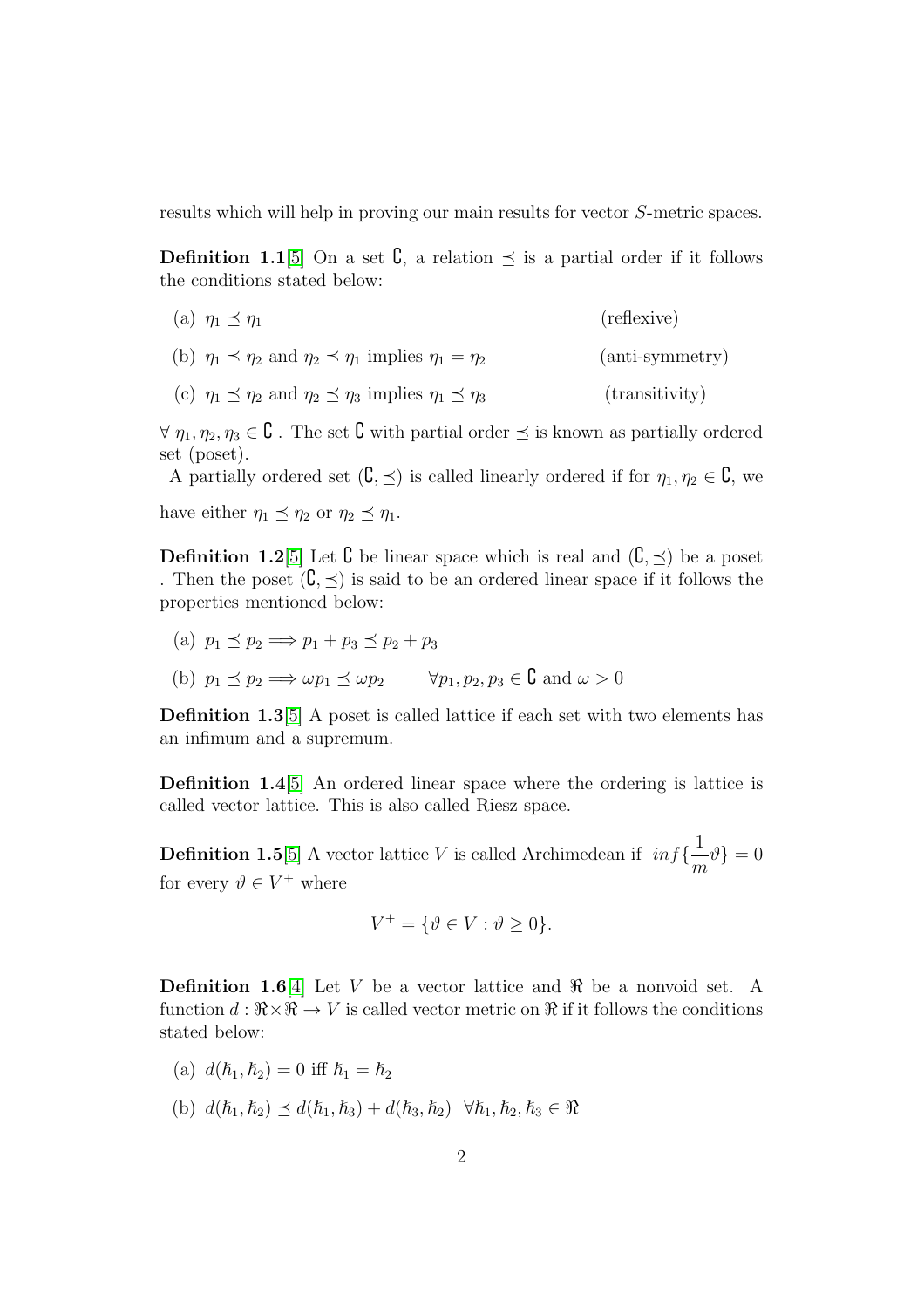The triplet  $(\Re, d, V)$  is called vector metric space.

**Definition 1.7**[\[7\]](#page-14-4) Let  $\Re$  be a nonvoid set. A function  $S : \Re \times \Re \times \Re \to [0, \infty)$ is called  $S$ -metric on  $\Re$  if it follows the conditions stated below:

- (a)  $S(b_1, b_2, b_3) \succeq 0$ ,
- (b)  $S(b_1, b_2, b_3) = 0$  iff  $b_1 = b_2 = b_3$ ,
- (c)  $S(\flat_1, \flat_2, \flat_3) \preceq S(\flat_1, \flat_2, \alpha) + S(\flat_2, \flat_2, \alpha) + S(\flat_3, \flat_3, \alpha),$

for all  $\flat_1, \flat_2, \flat_3, \alpha \in \Re$ . The pair  $(\Re, S)$  is called S-metric space.

Now, we define vector valued S-metric space as follows:

**Definition 1.8** Let V be a vector lattice and  $\Re$  be a nonvoid set. A function  $S: \mathbb{R} \times \mathbb{R} \times \mathbb{R} \to V$  is called vector S-metric on  $\mathbb{R}$  that satisfies the conditions mentioned below:

(a) 
$$
S(b_1, b_2, b_3) \succeq 0
$$
,

(b) 
$$
S(b_1, b_2, b_3) = 0
$$
 iff  $b_1 = b_2 = b_3$ ,

(c) 
$$
S(b_1, b_2, b_3) \preceq S(b_1, b_2, \alpha) + S(b_2, b_2, \alpha) + S(b_3, b_3, \alpha)
$$
,

for all  $\flat_1, \flat_2, \flat_3, \alpha \in \Re$ .

The triplet  $(\Re, S, V)$  is called vector S-metric space.

**Example 1.9** Let  $\Re$  be a nonvoid set and V be a vector lattice. A function  $S: V \times V \times V \rightarrow V$  is defined by

$$
S(b_1, b_2, b_3) = |(b_1, b_3)| + |(b_2, b_3)| \quad \forall b_1, b_2, b_3 \in \Re
$$

then the triplet  $(\Re, S, V)$  is vector S-metric space.

**Definition 1.10** A sequence  $\langle \vartheta_n \rangle$  in a vector S-metric space  $(\Re, S, V)$  is called V-convergent to some  $\vartheta \in V$  if there is a sequence  $\langle \mu_n \rangle$  in V satisfying  $\mu_n \downarrow 0$  and  $S(\vartheta_n, \vartheta_n, \vartheta) \leq \mu_n$  and denote it by  $\vartheta_n \xrightarrow{S,V} \vartheta$ .

**Definition 1.11** A sequence  $\langle \vartheta_n \rangle$  in a vector S-metric space  $(\Re, S, V)$  is known as V-Cauchy sequence if  $\exists \langle \mu_n \rangle \in V$  satisfying  $\mu_n \downarrow 0$  and  $S(\vartheta_n, \vartheta_n, \vartheta_{n+q}) \leq$  $\mu_n \quad \forall \ q \text{ and } n.$ 

**Definition 1.12** A vector S-metric space  $(\Re, S, V)$  is called V-complete if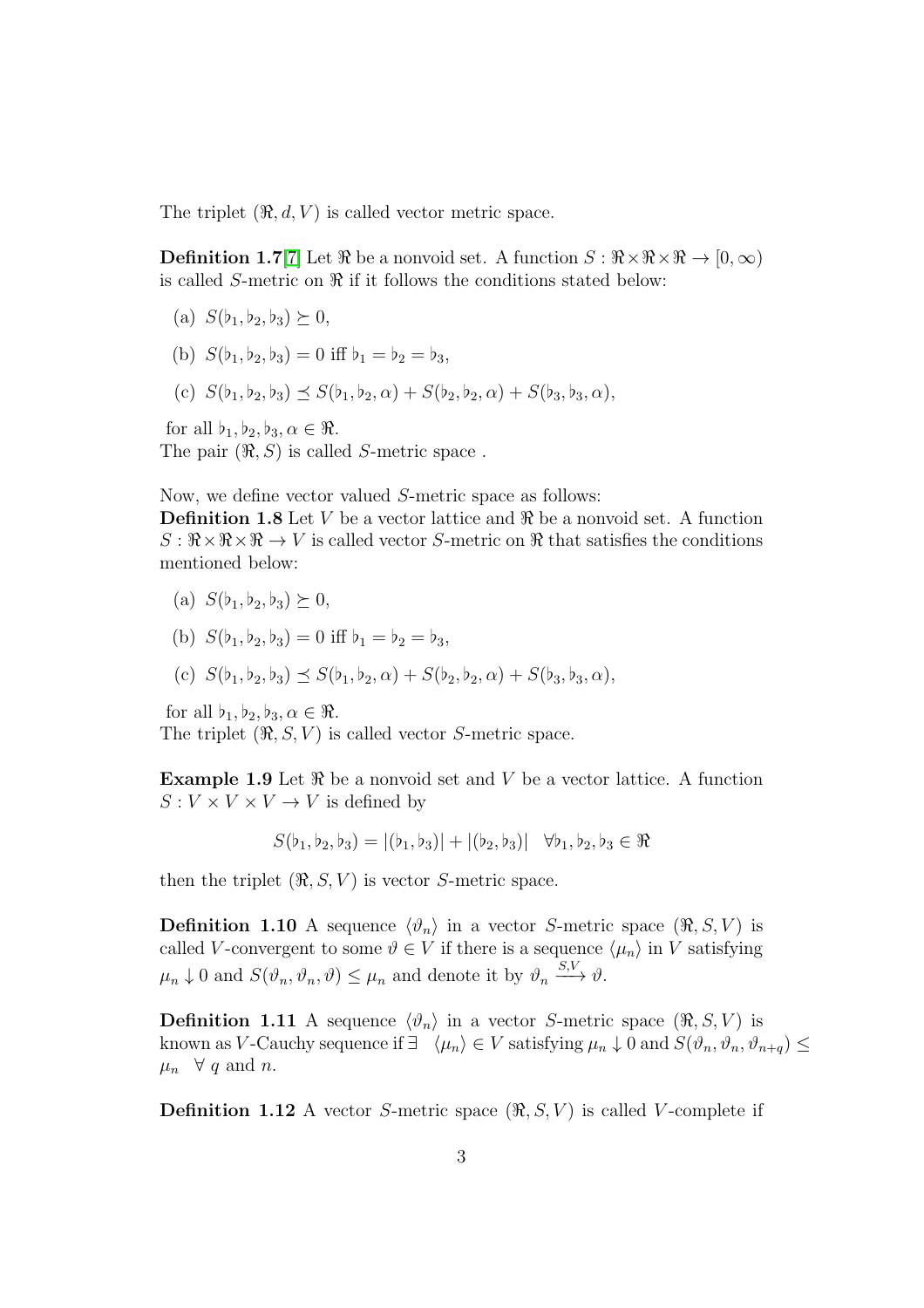all V-Cauchy sequence is V-convergent to a limit in  $\Re$ .

**Lemma 1.13**[\[7\]](#page-14-4) For a vector S-metric space  $(\Re, S, V)$ ,

$$
S(\vartheta, \vartheta, \mu) = S(\mu, \mu, \vartheta) \quad \forall \mu, \vartheta \in \Re.
$$

**Proof.** Using the condition  $(c)$  of definition  $(1.8)$ , we have

$$
S(\vartheta, \vartheta, \mu) \leq S(\vartheta, \vartheta, \vartheta) + S(\vartheta, \vartheta, \vartheta) + S(\mu, \mu, \vartheta) = S(\mu, \mu, \vartheta)
$$
 (1)

$$
S(\mu, \mu, \vartheta) \leq S(\mu, \mu, \mu) + S(\mu, \mu, \mu) + S(\vartheta, \vartheta, \mu)
$$
  
= 
$$
S(\vartheta, \vartheta, \mu)
$$
 (2)

By (1) and (2), we get  $S(\vartheta, \vartheta, \mu) = S(\mu, \mu, \vartheta)$ .

### 2 Main Results

**Lemma 2.1** Let  $(\Re, S, V)$  be a vector S-metric space which is complete and V-Archimedean. Let a sequence  $\langle h_{\flat} \rangle$  be in  $\Re$  such that

$$
S(\hbar_{\flat}, \hbar_{\flat}, \hbar_{\flat+1}) \preceq \alpha S(\hbar_{\flat-1}, \hbar_{\flat-1}, \hbar_{\flat}) \quad \forall \flat \in \mathbb{N} \tag{1}
$$

where  $\alpha \in [0, 1)$ . Then  $\langle \hbar_{\phi} \rangle$  is a V- Cauchy sequence in  $\Re$ . **Proof.** Using  $(1)$ , we get

$$
S(\hbar_{\flat},\hbar_{\flat},\hbar_{\flat+1}) \preceq \alpha S(\hbar_{\flat-1},\hbar_{\flat-1},\hbar_{\flat}) \preceq \alpha^2 S(\hbar_{\flat-2},\hbar_{\flat-2},\hbar_{\flat-1}) \preceq \cdots \preceq \alpha^{\flat} S(\hbar_0,\hbar_0,\hbar_1)
$$

So, for  $\flat > \ell$ , we have

$$
S(\hbar_{\ell}, \hbar_{\ell}, \hbar_{\nu}) \preceq 2S(\hbar_{\ell}, \hbar_{\ell}, \hbar_{\ell+1}) + S(\hbar_{\nu}, \hbar_{\nu}, \hbar_{\ell+1})
$$
  
\n
$$
= 2S(\hbar_{\ell}, \hbar_{\ell}, \hbar_{\ell+1}) + S(\hbar_{\ell+1}, \hbar_{\ell+1}, \hbar_{\nu})
$$
  
\n
$$
\preceq 2S(\hbar_{\ell}, \hbar_{\ell}, \hbar_{\ell+1}) + 2S(\hbar_{\ell+1}, \hbar_{\ell+1}, \hbar_{\ell+2}) + S(\hbar_{\nu}, \hbar_{\nu}, \hbar_{\ell+2})
$$
  
\n
$$
= 2S(\hbar_{\ell}, \hbar_{\ell}, \hbar_{\ell+1}) + 2S(\hbar_{\ell+1}, \hbar_{\ell+1}, \hbar_{\ell+2}) + S(\hbar_{\ell+2}, \hbar_{\ell+2}, \hbar_{\nu})
$$
  
\n
$$
\preceq 2S(\hbar_{\ell}, \hbar_{\ell}, \hbar_{\ell+1}) + 2S(\hbar_{\ell+1}, \hbar_{\ell+1}, \hbar_{\ell+2}) + \cdots + S(\hbar_{b-1}, \hbar_{b-1}, \hbar_{b})
$$
  
\n
$$
\preceq 2S(\hbar_{\ell}, \hbar_{\ell}, \hbar_{\ell+1}) + 2S(\hbar_{\ell+1}, \hbar_{\ell+1}, \hbar_{\ell+2}) + \cdots + 2S(\hbar_{b-1}, \hbar_{b-1}, \hbar_{b})
$$
  
\n
$$
\preceq 2(\alpha^{\ell} + \alpha^{\ell+1} + \cdots + \alpha^{b-1})S(\hbar_{0}, \hbar_{0}, \hbar_{1})
$$
  
\n
$$
\preceq 2\alpha^{\ell}(1 + \alpha + \alpha^2 + \cdots)S(\hbar_{0}, \hbar_{0}, \hbar_{1})
$$
  
\n
$$
\preceq \frac{\alpha^{\ell}}{1 - \alpha}S(\hbar_{0}, \hbar_{0}, \hbar_{1}) \downarrow 0 \quad \ell \to \infty.
$$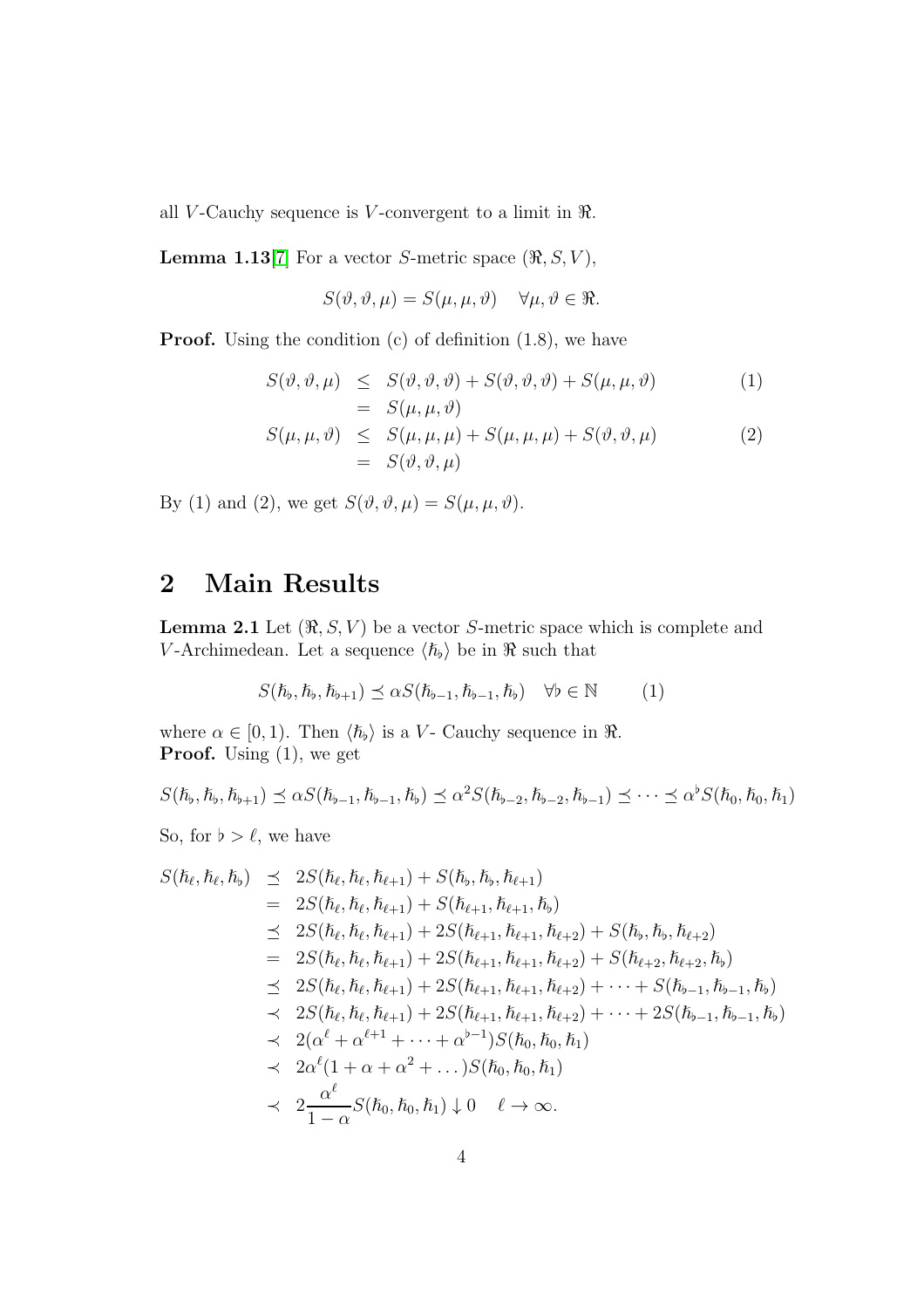Thus  $\langle \hbar_{\mathfrak{b}} \rangle$  is a V-Cauchy sequence.

**Theorem 2.2** Let  $(\Re, S, V)$  be a vector S-metric space which is complete and V - Archimedean. Let  $K : \mathbb{R} \to \mathbb{R}$  be a continuous mapping and a map  $f : \mathbb{R} \to \mathbb{R}$  which commutes with K. Suppose the conditions given below are satisfied;

- (a)  $f(\Re) \subseteq K(\Re)$
- (b)  $S(f\hslash, f\hslash, f\vartheta) \preceq qU(\hslash, \hslash, \vartheta)$  for all  $\hslash, \vartheta \in \Re$  where  $q \in [0, \frac{1}{3}]$  $\frac{1}{3}$  is a constant and

$$
U(\hbar, \hbar, \vartheta) \in \{S(K\hbar, K\hbar, K\vartheta), S(K\hbar, K\hbar, f\hbar), S(K\vartheta, K\vartheta, f\vartheta),S(K\hbar, K\hbar, f\vartheta), S(K\vartheta, K\vartheta, f\hbar)\}
$$

(c)  $K(\mathfrak{R})$  or  $f(\mathfrak{R})$  is V- complete as a subspace of  $\mathfrak{R}$ . Then, prove that K and  $f$  have a common fixed point which is unique.

**Proof** Fix arbitrary  $\vartheta_0 \in \mathbb{R}$ , so we can take sequence  $\langle \hbar_{\varphi} \rangle$  in  $\mathbb{R}$  such that

$$
\hslash_{\flat} = f \vartheta_{\flat} = K \vartheta_{\flat + 1} \quad \flat \geq 0.
$$

Then

$$
S(\hbar_{\flat}, \hbar_{\flat}, \hbar_{\flat+1}) = S(f\vartheta_{\flat}, f\vartheta_{\flat}, f\vartheta_{\flat+1}) \leq qU(\vartheta_{\flat}, \vartheta_{\flat}, \vartheta_{\flat+1})
$$
\n(2)

where

$$
U(\vartheta_{b}, \vartheta_{b}, \vartheta_{b+1}) \in \{S(K\vartheta_{b}, K\vartheta_{b}, K\vartheta_{b+1}), S(K\vartheta_{b}, K\vartheta_{b}, f\vartheta_{b}), S(K\vartheta_{b+1}, K\vartheta_{b+1}, f\vartheta_{b+1}), S(K\vartheta_{b}, K\vartheta_{b}, f\vartheta_{b+1}), S(K\vartheta_{b+1}, K\vartheta_{b+1}, f\vartheta_{b})\}
$$
  
\n
$$
= \{S(\hbar_{b-1}, \hbar_{b-1}, \hbar_b), S(\hbar_{b-1}, \hbar_{b-1}, \hbar_b), S(\hbar_b, \hbar_b, h_{b+1}),
$$
  
\n
$$
S(\hbar_{b-1}, \hbar_{b-1}, \hbar_{b+1}), S(\hbar_b, \hbar_b, h_b)\}
$$
  
\n
$$
= \{S(\hbar_{b-1}, \hbar_{b-1}, \hbar_b), S(\hbar_b, \hbar_b, h_{b+1}), S(\hbar_{b-1}, \hbar_{b-1}, h_{b+1}), 0\}
$$

The possible four cases are:

- (i)  $S(\hbar_{b}, \hbar_{b}, \hbar_{b+1}) \preceq qS(\hbar_{b-1}, \hbar_{b-1}, \hbar_{b})$
- (ii)  $S(\hbar_{\flat}, \hbar_{\flat}, \hbar_{\flat+1}) \preceq qS(\hbar_{\flat}, \hbar_{\flat}, \hbar_{\flat+1})$ and so

$$
S(\hslash_{\flat},\hslash_{\flat},\hslash_{\flat+1})=0.
$$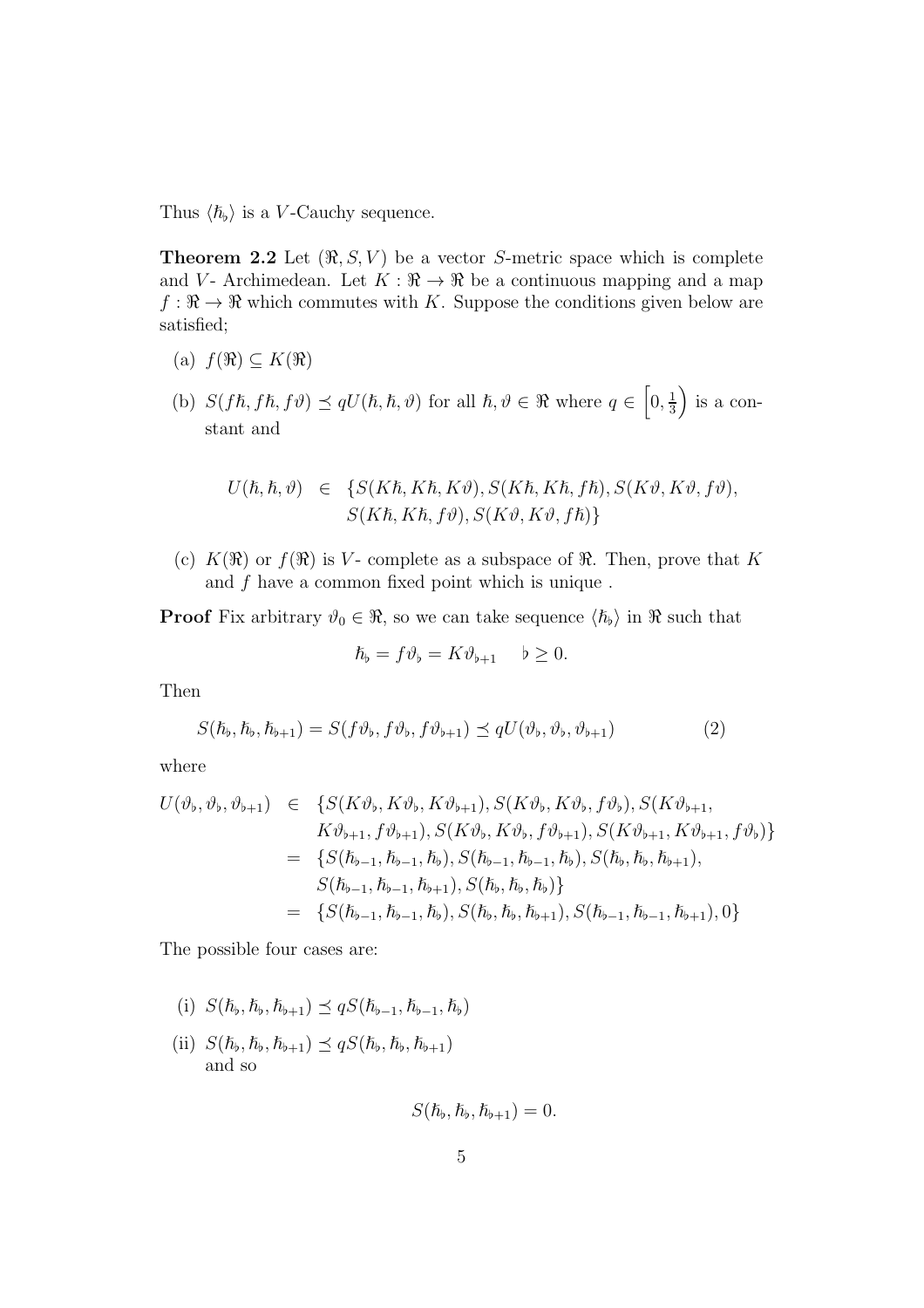(iii)  $S(\hbar_b, \hbar_b, \hbar_{b+1}) \preceq qS(\hbar_{b-1}, \hbar_{b+1}) \preceq 2qS(\hbar_{b-1}, \hbar_{b-1}, \hbar_b) + qS(\hbar_{b+1}, \hbar_{b+1}, \hbar_b).$ and  $\Omega$ 

$$
S(\hbar_{b}, \hbar_{b}, \hbar_{b+1}) \preceq \frac{2q}{(1-q)} S(\hbar_{b-1}, \hbar_{b-1}, \hbar_{b})
$$

 $(iv) S(\hbar_b, \hbar_b, \hbar_{b+1}) \preceq q.0 = 0$ and so

$$
S(\hslash_{\flat},\hslash_{\flat},\hslash_{\flat+1})=0.
$$

Thus 
$$
S(\hbar_b, \hbar_b, \hbar_{b+1}) \preceq \sigma S(\hbar_{b-1}, \hbar_{b-1}, \hbar_b)
$$
 where  $\sigma \in \left\{q, \frac{2q}{(1-q)}\right\} < 1$ 

Since V is Archimedean, by lemma (2.1)  $\langle h_{\nu} \rangle$  is a V-Cauchy sequence and range of  $f$  is contained in the range of  $K$  and atleast one range is  $V$ -complete, there exist  $\hbar \in K(\Re)$  such that  $K\vartheta_{\flat+1} \xrightarrow{S,V} \hbar$ . Hence there exist a sequence  $\langle \alpha_{\flat} \rangle$  in V such that  $\alpha_{\flat} \downarrow 0$  and

$$
S(K\vartheta_{\flat}, K\vartheta_{\flat}, \hslash) \preceq \alpha_{\flat}.
$$

Thus

$$
\hslash_{\flat} = f \vartheta_{\flat} = K \vartheta_{\flat + 1} \xrightarrow{S, V} \hslash. \tag{3}
$$

We prove that

$$
K\hslash = f\hslash = \hslash
$$

Now,

$$
S(K\hbar, K\hbar, f\hbar) \preceq 2S(K\hbar, K\hbar, fK\vartheta_{\flat}) + S(f\hbar, f\hbar, fK\vartheta_{\flat})
$$
  

$$
S(K\hbar, K\hbar, f\hbar) \preceq 2S(K\hbar, K\hbar, fK\vartheta_{\flat}) + S(fK\vartheta_{\flat}, fK\vartheta_{\flat}, f\hbar)
$$
 (4)

Also, we have

$$
S(fK\vartheta_{\flat}, fK\vartheta_{\flat}, f\hbar) \preceq qU(K\vartheta_{\flat}, K\vartheta_{\flat}, \hbar)
$$

Then (3) becomes

$$
S(K\hbar, K\hbar, f\hbar) \preceq 2S(K\hbar, K\hbar, fK\vartheta_{\flat}) + qU(K\vartheta_{\flat}, K\vartheta_{\flat}, \hbar) \tag{5}
$$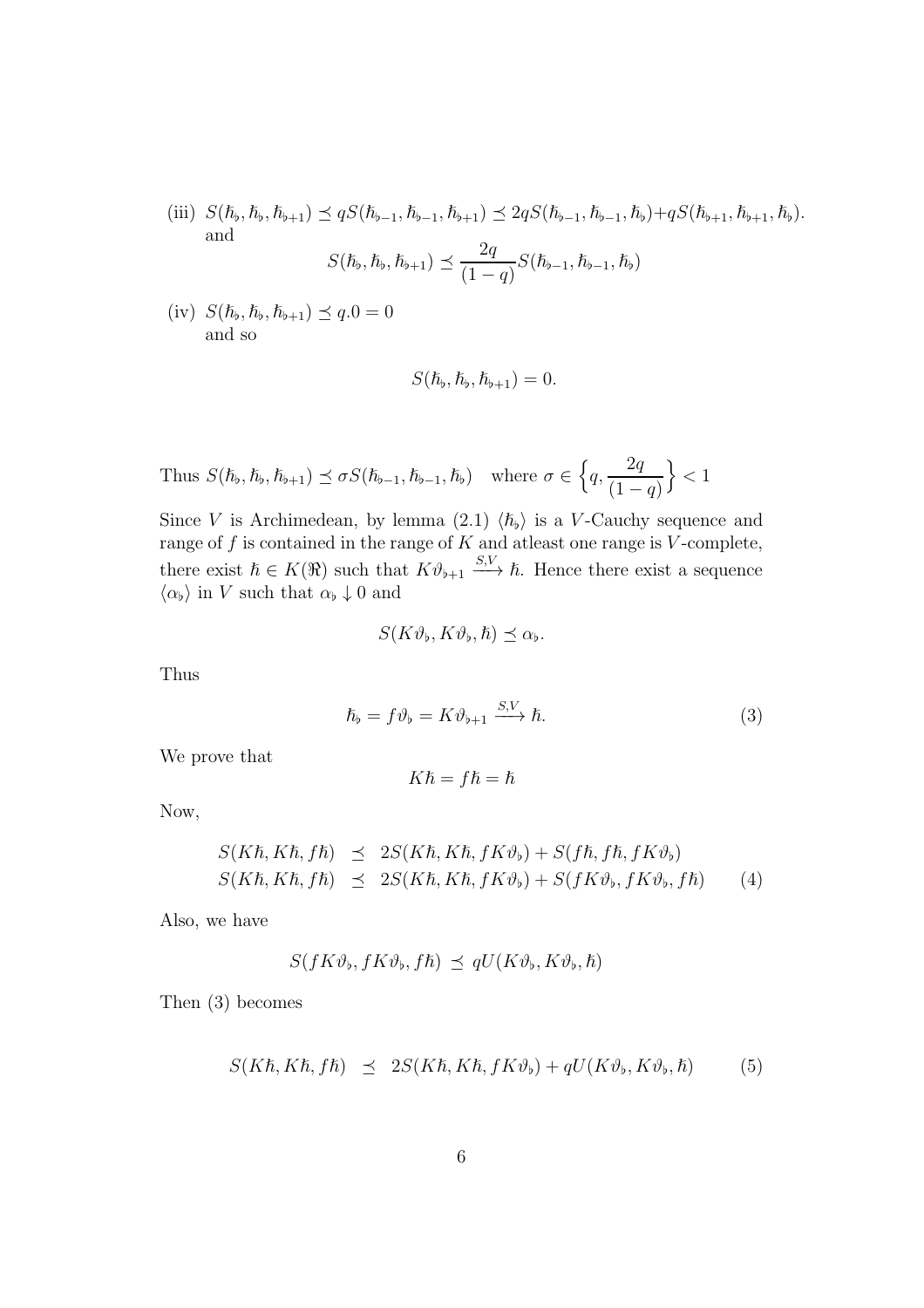where

$$
U(K\vartheta_{\flat}, K\vartheta_{\flat}, \hbar) \in \{S(K^{2}\vartheta_{\flat}, K^{2}\vartheta_{\flat}, K\hbar), S(K^{2}\vartheta_{\flat}, K^{2}\vartheta_{\flat}, fK\vartheta_{\flat}),S(K\hbar, K\hbar, f\hbar), S(K^{2}\vartheta_{\flat}, K^{2}\vartheta_{\flat}, f\hbar),S(K\hbar, K\hbar, fK\vartheta_{\flat})\}
$$
(6)

Since  $f$  commutes with  $K$  and by using continuity of  $K$ , we get

$$
fK\vartheta_{\flat} = Kf\vartheta_{\flat} \xrightarrow{S,V} K\hbar
$$

and by using (3)

$$
K^2\vartheta_{\flat+1} \xrightarrow{S,V} K\hbar,
$$

then there exist a sequence  $\langle \alpha_{\flat} \rangle$  and  $\langle \beta_{\flat} \rangle$  in V such that  $\alpha_{\flat} \downarrow 0$  and  $\beta_{\flat} \downarrow 0$ , then we have

$$
S(K\hbar, K\hbar, fK\vartheta_{\flat}) \preceq \alpha_{\flat}
$$

and

$$
S(K^2\vartheta_{\flat}, K^2\vartheta_{\flat}, K\hbar) \preceq \beta_{\flat}.
$$

By (5) and (6), we have the following cases:

(i)  
\n
$$
S(K\hbar, K\hbar, f\hbar) \preceq 2S(K\hbar, K\hbar, fK\vartheta_{\flat}) + qS(K^{2}\vartheta_{\flat}, K^{2}\vartheta_{\flat}, K\hbar)
$$
\n
$$
\preceq 2\alpha_{\flat} + q\beta_{\flat}
$$
\n(ii)  
\n
$$
S(K\hbar, K\hbar, f\hbar) \preceq 2S(K\hbar, K\hbar, fK\vartheta_{\flat}) + qS(K^{2}\vartheta_{\flat}, K^{2}\vartheta_{\flat}, fK\vartheta_{\flat})
$$
\n
$$
\preceq 2S(K\hbar, K\hbar, fK\vartheta_{\flat}) + q[2S(K^{2}\vartheta_{\flat}, K^{2}\vartheta_{\flat}, K\hbar) + S(fK\vartheta_{\flat}, fK\vartheta_{\flat}, K\hbar)]
$$
\n
$$
= 2S(K\hbar, K\hbar, fK\vartheta_{\flat}) + 2qS(K^{2}\vartheta_{\flat}, K^{2}\vartheta_{\flat}, K\hbar) + qS(K\hbar, K\hbar, fK\vartheta_{\flat})
$$
\n
$$
\preceq (2 + q)\alpha_{\flat} + 2q\beta_{\flat}
$$

$$
(iii) \quad S(K\hbar, K\hbar, f\hbar) \leq 2S(K\hbar, K\hbar, fK\vartheta_{\flat}) + qS(K\hbar, K\hbar, f\hbar)
$$
  

$$
(1-q)S(K\hbar, K\hbar, f\hbar) \leq 2\alpha_{\flat}
$$
  

$$
S(K\hbar, K\hbar, f\hbar) \leq \frac{2\alpha_{\flat}}{(1-q)}
$$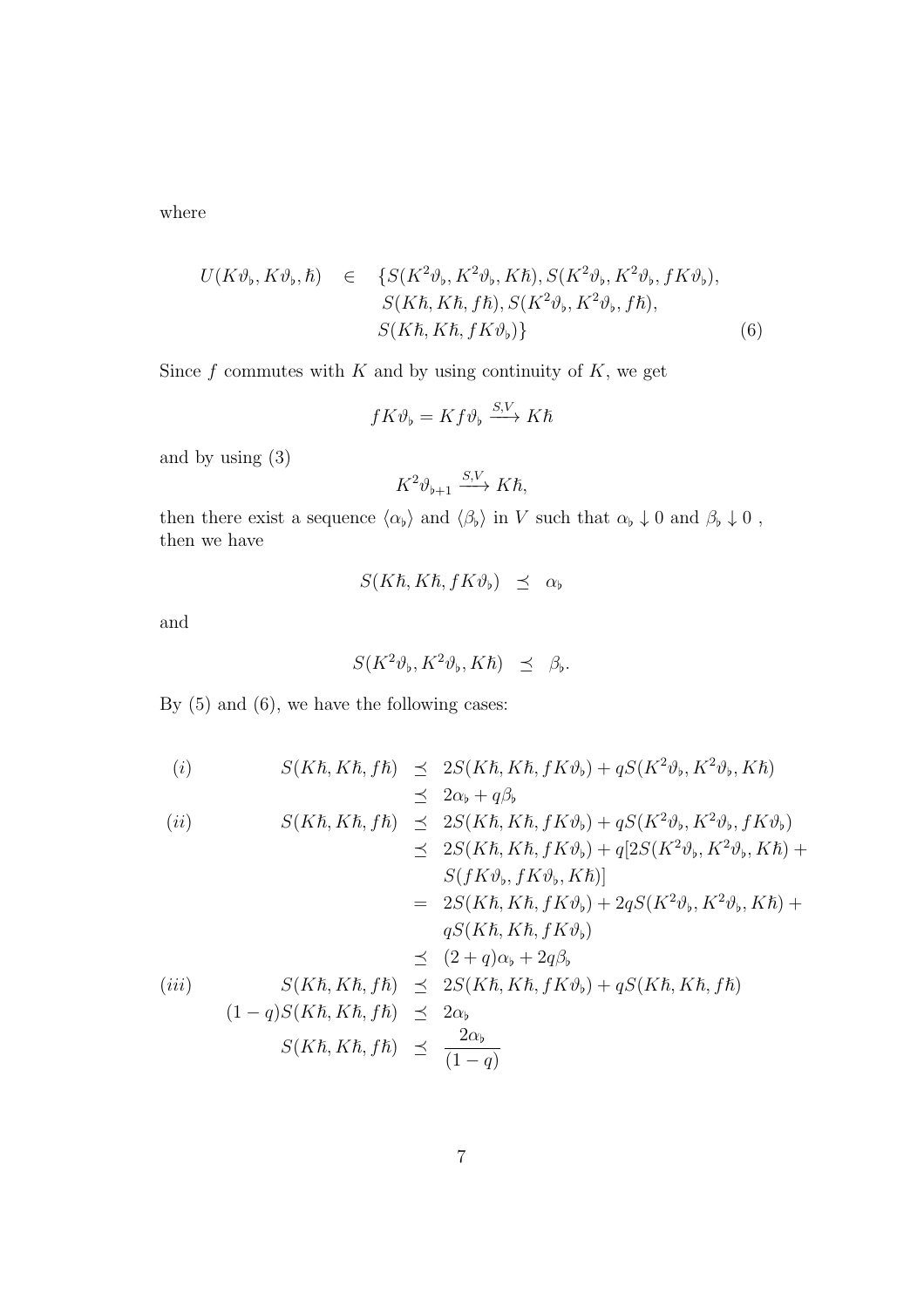$$
(iv) \quad S(K\hbar, K\hbar, f\hbar) \leq 2S(K\hbar, K\hbar, fK\vartheta_{\flat}) + qS(K^{2}\vartheta_{\flat}, K^{2}\vartheta_{\flat}, f\hbar)
$$
  
\n
$$
\leq 2S(K\hbar, K\hbar, fK\vartheta_{\flat}) + 2qS(K^{2}\vartheta_{\flat}, K^{2}\vartheta_{\flat}, K\hbar) +
$$
  
\n
$$
qS(f\hbar, f\hbar, K\hbar)
$$
  
\n
$$
= 2S(K\hbar, K\hbar, fK\vartheta_{\flat}) + 2qS(K^{2}\vartheta_{\flat}, K^{2}\vartheta_{\flat}, K\hbar) +
$$
  
\n
$$
qS(K\hbar, K\hbar, f\hbar)
$$
  
\n
$$
(1-q)S(K\hbar, K\hbar, f\hbar) \leq 2\alpha_{\flat} + 2q\beta_{\flat}
$$
  
\n
$$
S(K\hbar, K\hbar, f\hbar) \leq \frac{2\alpha_{\flat} + 2q\beta_{\flat}}{(1-q)}
$$
  
\n
$$
(v) \quad S(K\hbar, K\hbar, f\hbar) \leq 2S(K\hbar, K\hbar, fK\vartheta_{\flat}) + qS(K\hbar, K\hbar, fK\vartheta_{\flat})
$$
  
\n
$$
\leq (2+q)S(K\hbar, K\hbar, fK\vartheta_{\flat})
$$
  
\n
$$
\leq (2+q)\alpha_{\flat}
$$
  
\n
$$
\leq 3\alpha_{\flat}
$$

In the last inequality of each case, the infimum on the right hand side is 0. So we get

$$
S(K\hslash, K\hslash, f\hslash) = 0.
$$

This implies

$$
K\hbar = f\hbar \tag{7}
$$

So

$$
S(K\hbar, K\hbar, \hbar) \preceq 2S(K\hbar, K\hbar, f\vartheta_{\flat}) + S(\hbar, \hbar, f\vartheta_{\flat})
$$
  
\n
$$
= 2S(K\hbar, K\hbar, f\vartheta_{\flat}) + S(f\vartheta_{\flat}, f\vartheta_{\flat}, \hbar)
$$
  
\n
$$
\preceq S(f\vartheta_{\flat}, f\vartheta_{\flat}, \hbar) + 2S(f\hbar, f\hbar, f\vartheta_{\flat})
$$
  
\n
$$
= S(f\vartheta_{\flat}, f\vartheta_{\flat}, \hbar) + 2S(f\vartheta_{\flat}, f\vartheta_{\flat}, f\hbar)
$$
  
\n
$$
S(K\hbar, K\hbar, \hbar) \preceq S(f\vartheta_{\flat}, f\vartheta_{\flat}, \hbar) + 2qU(\vartheta_{\flat}, \vartheta_{\flat}, \hbar) \tag{8}
$$

where

$$
U(\vartheta_{\flat}, \vartheta_{\flat}, \hslash) \in \{S(K\vartheta_{\flat}, K\vartheta_{\flat}, K\hslash), S(K\vartheta_{\flat}, K\vartheta_{\flat}, f\vartheta_{\flat}), S(K\hslash, K\hslash, f\hslash),\nS(K\vartheta_{\flat}, K\vartheta_{\flat}, f\hslash), S(K\hslash, K\hslash, f\vartheta_{\flat})\}\n= \{S(K\vartheta_{\flat}, K\vartheta_{\flat}, K\hslash), S(K\vartheta_{\flat}, K\vartheta_{\flat}, f\vartheta_{\flat}), 0, S(K\hslash, K\hslash, f\vartheta_{\flat})\}\n(9)
$$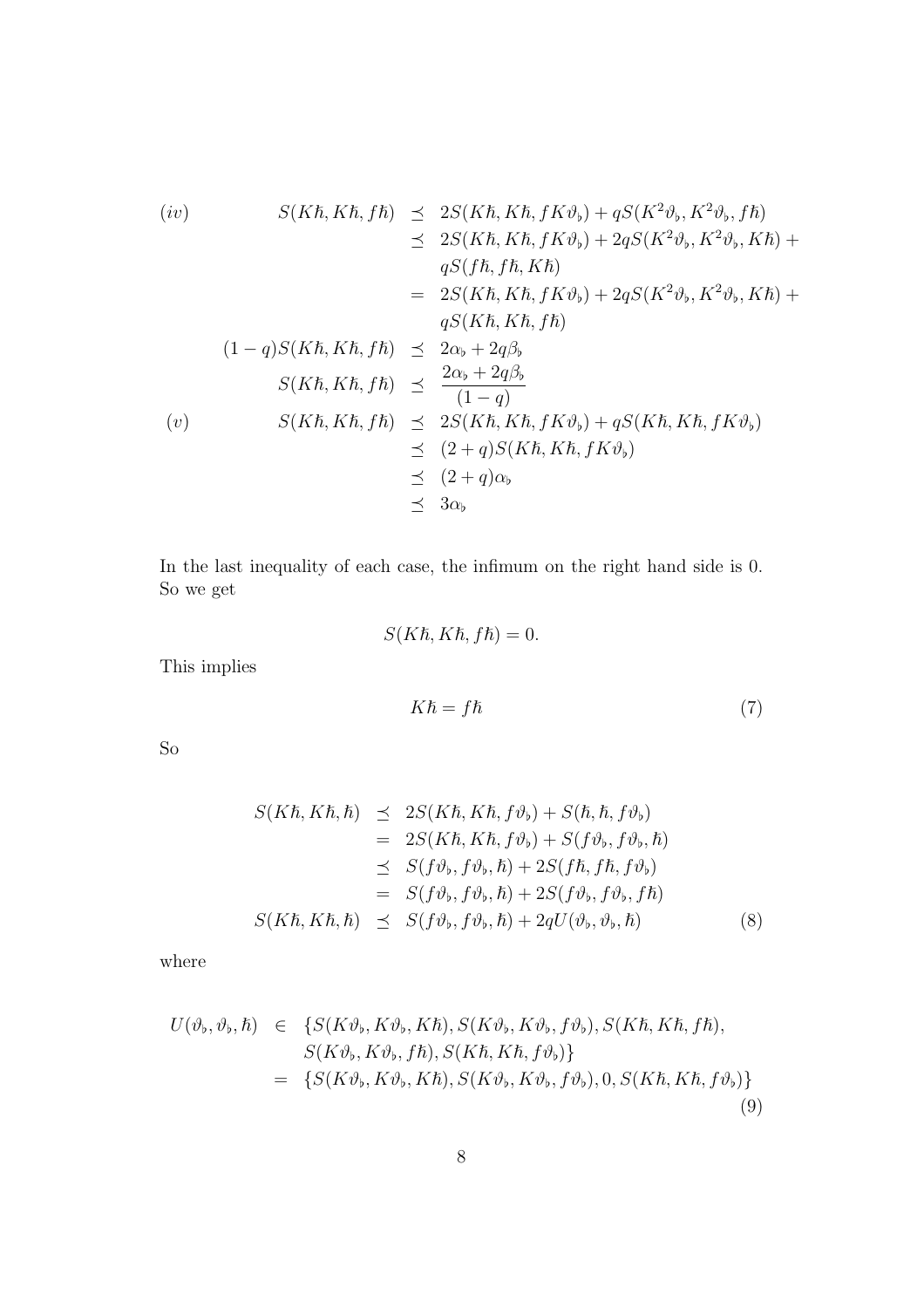there exist a sequence  $\langle d_n \rangle$  and  $\langle g_n \rangle$  in V such that  $d_n \downarrow 0$  and  $g_n \downarrow 0$ , then we have

$$
S(K\vartheta_{\flat}, K\vartheta_{\flat}, \hslash) \preceq d_n
$$

and

$$
S(f\vartheta_{\flat},f\vartheta_{\flat},\hslash)\preceq g_n.
$$

Using (8) and (9), we have the following cases:

(i)  
\n
$$
S(K\hbar, K\hbar, \hbar) \preceq S(f\vartheta_{\flat}, f\vartheta_{\flat}, \hbar) + 2qS(K\vartheta_{\flat}, K\vartheta_{\flat}, K\hbar)
$$
\n
$$
\preceq S(f\vartheta_{\flat}, f\vartheta_{\flat}, \hbar) + 2q[2S(K\vartheta_{\flat}, K\vartheta_{\flat}, \hbar) + S(K\hbar, K\hbar, \hbar)]
$$
\n(1-2q)S(K\hbar, K\hbar, \hbar) \preceq g<sub>n</sub> + 4qd<sub>n</sub>  
\n
$$
S(K\hbar, K\hbar, \hbar) \preceq \frac{g_n + 4qd_n}{(1 - 2q)}
$$
\n(ii)  
\n
$$
S(K\hbar, K\hbar, \hbar) \preceq S(f\vartheta_{\flat}, f\vartheta_{\flat}, \hbar) + 2qS(K\vartheta_{\flat}, K\vartheta_{\flat}, f\vartheta_{\flat})
$$
\n
$$
\preceq S(f\vartheta_{\flat}, f\vartheta_{\flat}, \hbar) + 2q[2S(K\vartheta_{\flat}, K\vartheta_{\flat}, \hbar) + S(f\vartheta_{\flat}, f\vartheta_{\flat}, \hbar)]
$$
\n
$$
= S(f\vartheta_{\flat}, f\vartheta_{\flat}, \hbar) + 2q[2S(K\vartheta_{\flat}, K\vartheta_{\flat}, \hbar) + S(\hbar, \hbar, f\vartheta_{\flat})]
$$
\n
$$
S(K\hbar, K\hbar, \hbar) \preceq g_n + 2q(2d_n + g_n)
$$
\n
$$
\preceq g_n(1 + 2q) + 4qd_n
$$

$$
(iii) \tS(K\hbar, K\hbar, \hbar) \preceq S(f\vartheta_{\flat}, f\vartheta_{\flat}, \hbar) + 2q.0
$$

$$
S(K\hbar, K\hbar, \hbar) \prec q_n
$$

$$
(iv) \quad S(K\hbar, K\hbar, \hbar) \quad \preceq \quad S(f\vartheta_{\flat}, f\vartheta_{\flat}, \hbar) + 2qS(K\hbar, K\hbar, f\vartheta_{\flat})
$$

$$
\leq S(f\vartheta_{\flat}, f\vartheta_{\flat}, \hbar) + 2q[2S(K\hbar, K\hbar, \hbar) + S(f\vartheta_{\flat}, f\vartheta_{\flat}, \hbar)]
$$
  
\n
$$
= S(f\vartheta_{\flat}, f\vartheta_{\flat}, \hbar) + 2q[2S(K\hbar, K\hbar, \hbar) + S(\hbar, \hbar, f\vartheta_{\flat})]
$$
  
\n
$$
(1 - 4q)S(K\hbar, K\hbar, \hbar) \leq g_n + 2qg_n
$$
  
\n
$$
S(K\hbar, K\hbar, \hbar) \leq \frac{(1 + 2q)}{(1 - 4q)}g_n.
$$

In the last inequality of each case, the infimum on the right hand side is 0. So we get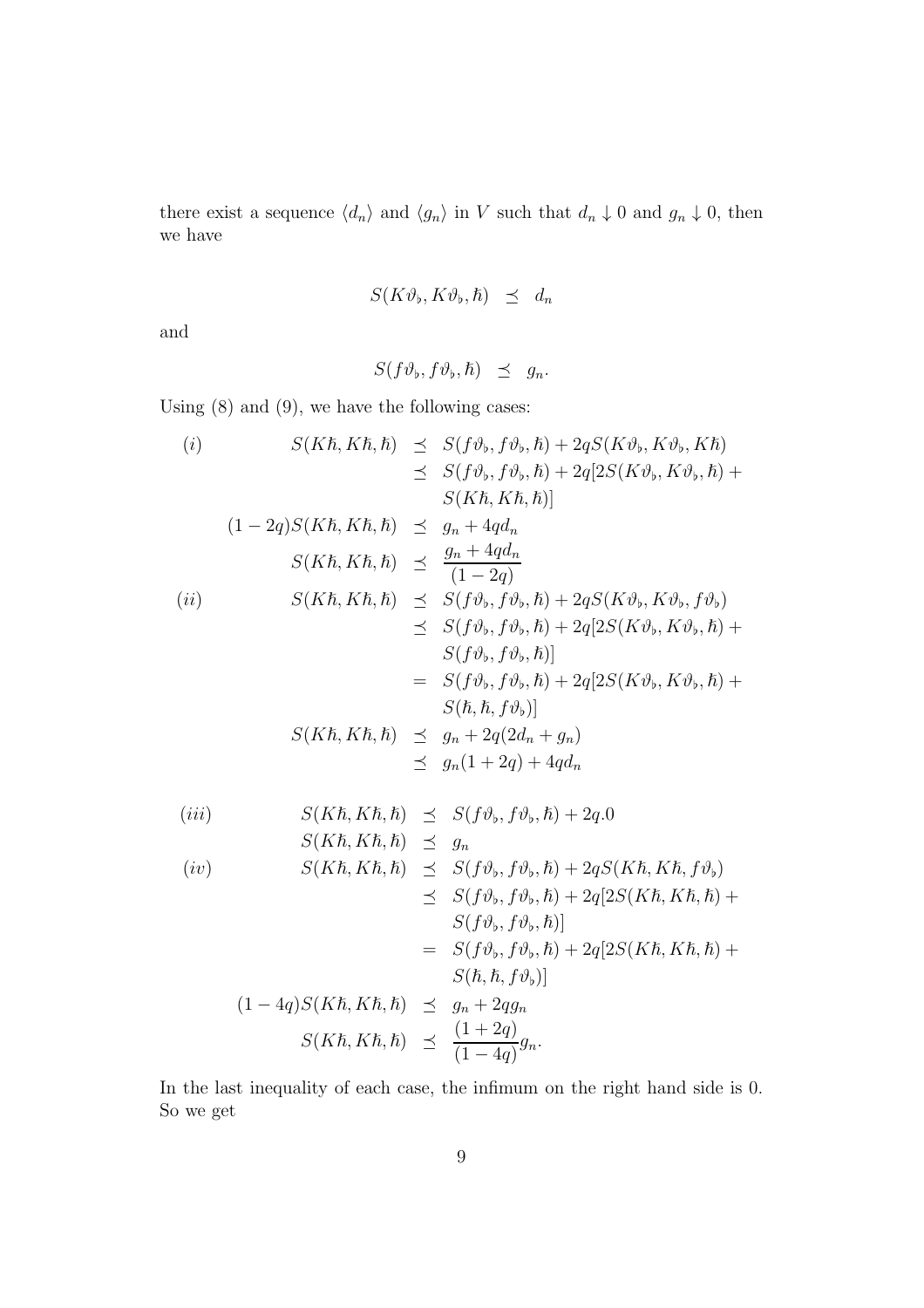$$
S(K\hbar, K\hbar, \hbar) = 0
$$

So

$$
K\hslash=\hslash.
$$

From (7)

$$
K\hslash=f\hslash=\hslash
$$

So,  $f$  and  $K$  have common fixed point  $\hbar$ . If K and f have another common fixed point  $\mu_1$  then

$$
K\mu_1 = f\mu_1 = \mu_1.
$$

From hypothesis (b)

$$
S(\hbar, \hbar, \mu_1) = S(f\hbar, f\hbar, f\mu_1) \preceq qU(\hbar, \hbar, \mu_1)
$$

where

$$
U(\hbar, \hbar, \mu_1) \in \{S(K\hbar, K\hbar, K\mu_1), S(K\hbar, K\hbar, f\hbar), S(K\mu_1, K\mu_1, f\mu_1),S(K\hbar, K\hbar, f\mu_1), S(K\mu_1, K\mu_1, f\hbar)\} = \{0, S(\hbar, \hbar, \mu_1). \}
$$

Thus

$$
S(\hbar, \hbar, \mu_1) = 0.
$$

So

$$
\hslash = \mu_1.
$$

Hence  $f$  and  $K$  have a common fixed point  $\hbar$  that is unique.

Corollary 2.3 Let  $(\Re, S, V)$  be a vector S-metric space which is complete and V - Archimedean. Let  $K : \mathbb{R} \to \mathbb{R}$  be a map which is continuous and  $f : \mathbb{R} \to \mathbb{R}$  be a map which commutes with K. Also let f and K satisfy  $f(\Re) \subseteq K(\Re)$  and  $S(fh, fh, f\vartheta) \preceq qS(K\hbar, K\hbar, K\vartheta)$  for all  $q \in [0, \frac{1}{2})$ 3 ) and  $\hbar, \vartheta \in \Re$ . Then K and f have common fixed point which is unique.

**Theorem 2.4** Let  $(\Re, S, V)$  be a vector S-metric space which is complete and V-Archimedean. Suppose a map  $K^2$ :  $\Re \to \Re$  is continuous and a map  $f : \mathbb{R} \to \mathbb{R}$  which commutes with K. Suppose the conditions given below are satisfied:

(i)  $fK(\mathfrak{R}) \subseteq K^2(\mathfrak{R})$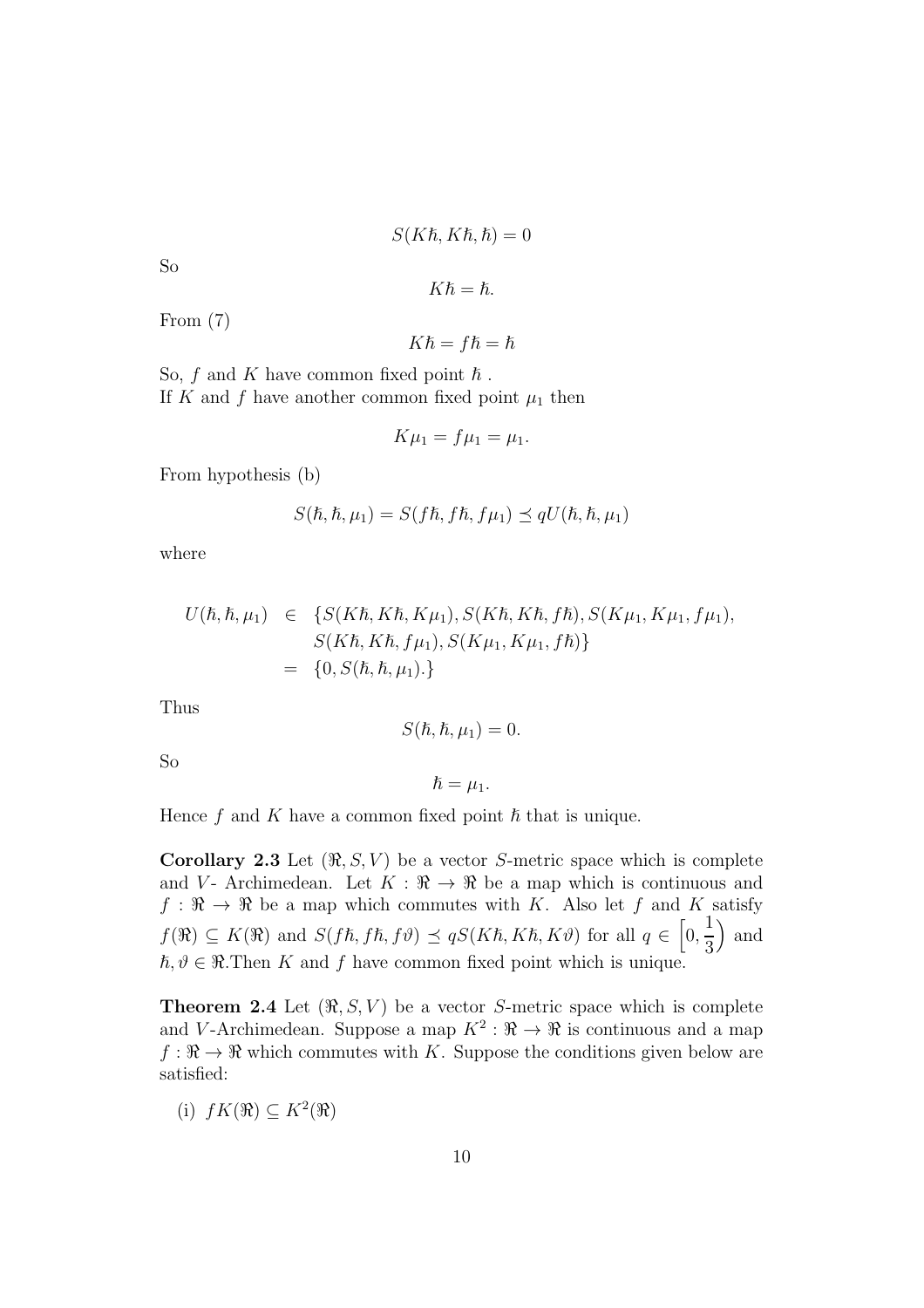(ii)  $S(f\hbar, f\hbar, f\vartheta) \preceq qU(\hbar, \hbar, \vartheta)$  for all  $\hbar, \vartheta \in \Re$  where  $q \in [0, \frac{1}{2}]$ 3 is a constant and

$$
U(\hbar, \hbar, \vartheta) \in \{ S(K\hbar, K\hbar, K\vartheta), S(K\hbar, K\hbar, f\hbar), S(K\vartheta, K\vartheta, f\vartheta),
$$
  

$$
\frac{1}{3}[S(K\hbar, K\hbar, f\vartheta) + S(K\vartheta, K\vartheta, f\hbar)] \}
$$

(iii)  $K(\mathfrak{R})$  or  $f(\mathfrak{R})$  as a subspace of  $\mathfrak{R}$  which is V-complete.

Then prove that  $K$  and  $f$  have a common fixed point which is unique.

**Proof.** Fix arbitrary  $\vartheta_0 \in K(\mathfrak{R})$ , so we can take sequence  $\langle \hbar_{\varphi} \rangle$  in  $K(\mathfrak{R})$  such that

$$
\hslash_{\flat} = f \vartheta_{\flat} = K \vartheta_{\flat + 1} \quad \flat \geq 0.
$$

Now

$$
K\hbar_{b+1} = Kf\vartheta_{b+1} = fK\vartheta_{b+1} = f\hbar_b = p_b \qquad b \ge 0
$$

It can be shown as in theorem(2.2) that  $\langle p_{\flat} \rangle$  is a V-Cauchy sequence and converge to  $p\in\Re$  and

$$
K^2p = fKp
$$

$$
\lim_{b \to \infty} K f \vartheta_b = \lim_{b \to \infty} K \hbar_b = \lim_{b \to \infty} p_{b-1} = p. \tag{10}
$$

It follows that

$$
\lim_{b \to \infty} K^4 \vartheta_b = \lim_{b \to \infty} K^3(K \vartheta_b)
$$
\n
$$
= \lim_{b \to \infty} K^3(\hbar_{b-1})
$$
\n
$$
= \lim_{b \to \infty} K^2(K\hbar_{b-1})
$$
\n
$$
= \lim_{b \to \infty} K^2(p_{b-2})
$$
\n
$$
= K^2 p, because K^2 is continuous. (11)
$$

So we get

$$
S(K^{2}p, K^{2}p, fKp) \preceq 2S(K^{2}p, K^{2}p, fK^{3}\vartheta_{b}) + S(fKp, fKp, fK^{3}\vartheta_{b})
$$
  
=  $2S(K^{2}p, K^{2}p, fK^{3}\vartheta_{b}) + S(fK^{3}\vartheta_{b}, fK^{3}\vartheta_{b}, fKp)$   
 $S(K^{2}p, K^{2}p, fKp) \preceq 2S(K^{2}p, K^{2}p, fK^{3}\vartheta_{b}) + qU(K^{3}\vartheta_{b}, K^{3}\vartheta_{b}, Kp)$  (12)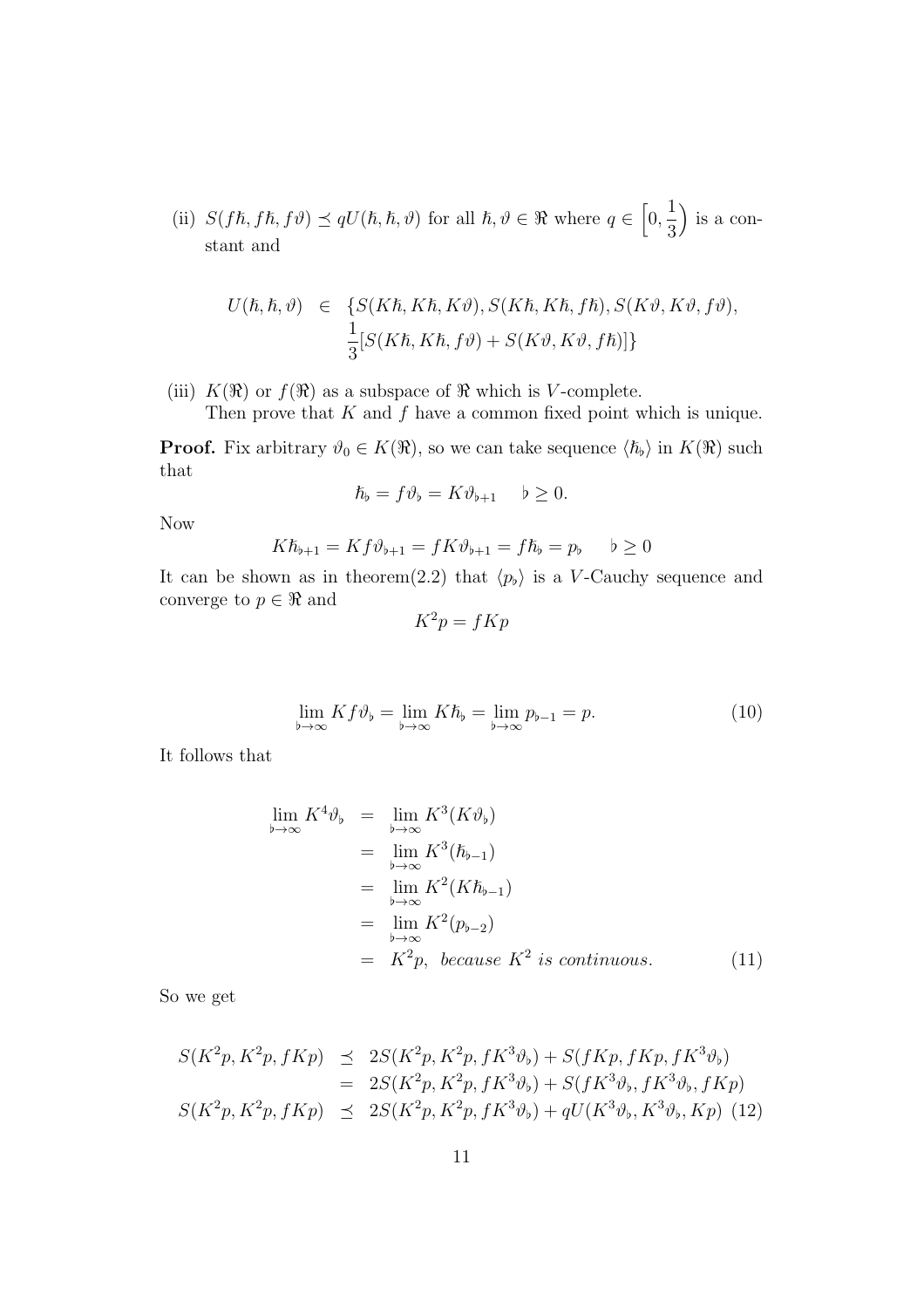where

$$
U(K^{3}\vartheta_{\flat}, K^{3}\vartheta_{\flat}, Kp) \in \{S(K^{4}\vartheta_{\flat}, K^{4}\vartheta_{\flat}, K^{2}p), S(K^{4}\vartheta_{\flat}, K^{4}\vartheta_{\flat}, fK^{3}\vartheta_{\flat}),S(K^{2}p, K^{2}p, fKp), \frac{1}{3}[S(K^{4}\vartheta_{\flat}, K^{4}\vartheta_{\flat}, fKp) +S(K^{2}p, K^{2}p, fK^{3}\vartheta_{\flat})]\}
$$
(13)

Since  $K^2$  is continuous and by using (10), we get

$$
K^3 f \vartheta_{\flat} \xrightarrow{S,V} K^2 p
$$
  

$$
K^4 \vartheta_{\flat} \xrightarrow{S,V} K^2 p
$$

and

then there exist a sequence  $\langle \alpha_{\flat} \rangle$  and  $\langle \beta_{\flat} \rangle$  in V such that  $\alpha_{\flat} \downarrow 0$  and  $\beta_{\flat} \downarrow 0$ , then we have

$$
S(K^{2}p, K^{2}p, fK^{3}\vartheta_{\flat}) \preceq \alpha_{\flat}
$$
  

$$
S(K^{4}\vartheta_{\flat}, K^{4}\vartheta_{\flat}, K^{2}p) \preceq \beta_{\flat}.
$$

Using (12) and (13), then we have the following:

Case(i) 
$$
S(K^{2}p, K^{2}p, fKp) \leq 2S(K^{2}p, K^{2}p, fK^{3}\vartheta_{b}) + qS(K^{4}\vartheta_{b}, K^{4}\vartheta_{b}, K^{2}p)
$$
  
\n $\leq 2\alpha_{b} + q\beta_{b}$   
\n $S(K^{2}p, K^{2}p, fKp) \leq 2S(K^{2}p, K^{2}p, fK^{3}\vartheta_{b}) + qS(K^{4}\vartheta_{b}, K^{4}\vartheta_{b}, fK^{3}\vartheta_{b})$   
\n $\leq 2S(K^{2}p, K^{2}p, fK^{3}\vartheta_{b}) + q[2S(K^{4}\vartheta_{b}, K^{4}\vartheta_{b}, K^{2}p) + S(fK^{3}\vartheta_{b}, fK^{3}\vartheta_{b}, K^{2}p)]$   
\n $= 2S(K^{2}p, K^{2}p, fK^{3}\vartheta_{b}) + q[2S(K^{4}\vartheta_{b}, K^{4}\vartheta_{b}, K^{2}p) + S(K^{2}p, K^{2}p, fK^{3}\vartheta_{b})] + q[2S(K^{4}\vartheta_{b}, K^{4}\vartheta_{b}, K^{2}p) + S(K^{2}p, K^{2}p, fK^{3}\vartheta_{b})]$   
\n $\leq 2\alpha_{b} + q(2\beta_{b} + \alpha_{b})$   
\n $S(K^{2}p, K^{2}p, fKp) \leq 2S(K^{2}p, K^{2}p, fK^{3}\vartheta_{b}) + qS(K^{2}p, K^{2}p, fKp)$   
\n $(1-q)S(K^{2}p, K^{2}p, fKp) \leq 2\alpha_{b}$   
\n $S(K^{2}p, K^{2}p, fKp) \leq \frac{2\alpha_{b}}{(1-q)}$   
\n $Case(iv)$   $S(K^{2}p, K^{2}p, fKp) \leq 2S(K^{2}p, K^{2}p, fK^{3}\vartheta_{b}) + \frac{q}{3}[S(K^{4}\vartheta_{b}, K^{4}\vartheta_{b}, fKp) + S(K^{2}p, fK^{2}p, fK^{3}\vartheta_{b})]$   
\n $S(K^{2}p, K^{2}p, fKp) \leq 2S(K^{2}p, K^{2}p, fK^{3}\$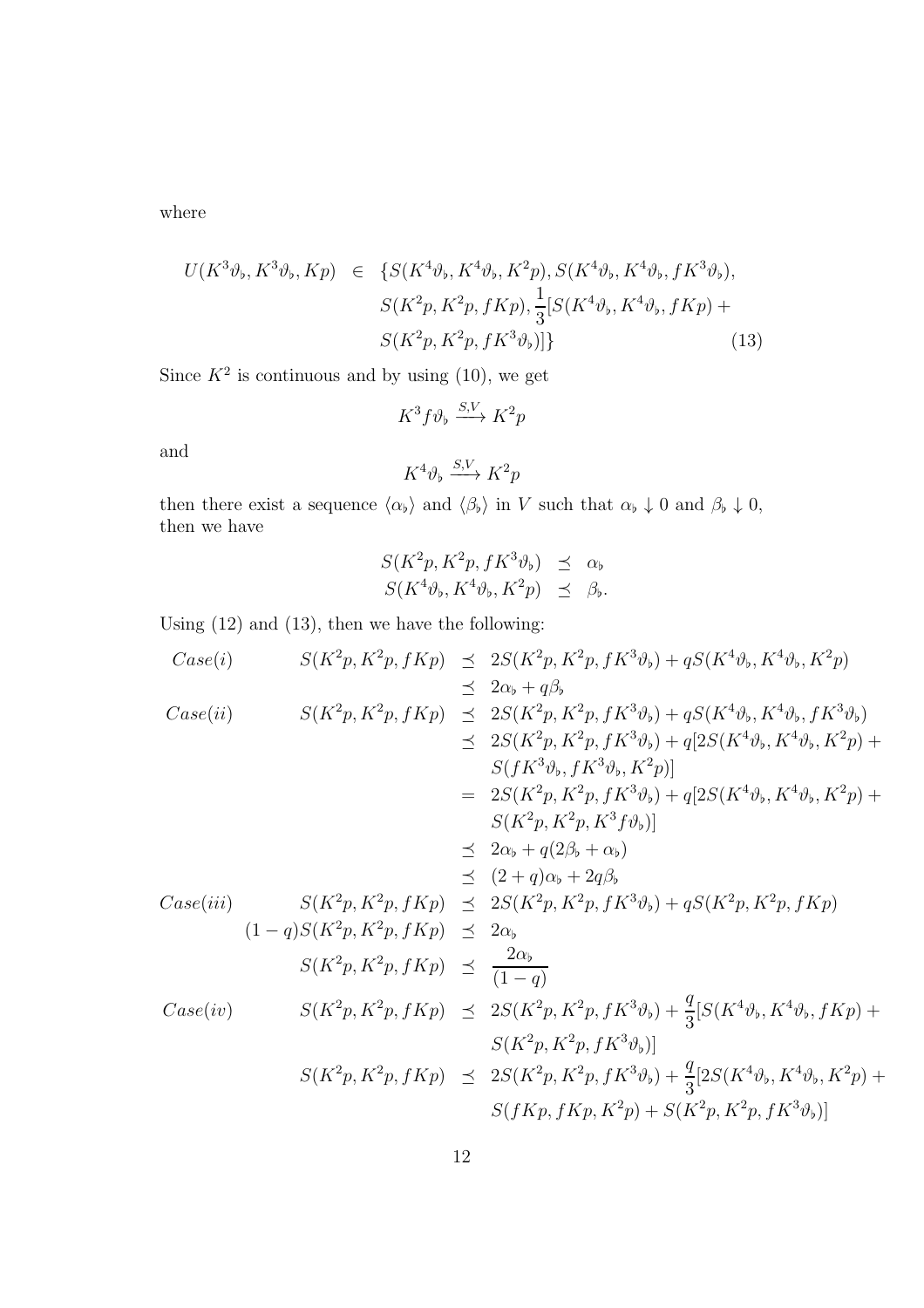$$
= 2S(K^{2}p, K^{2}p, fK^{3}\vartheta_{b}) + \frac{q}{3}[2S(K^{4}\vartheta_{b}, K^{4}\vartheta_{b}, K^{2}p) + S(K^{2}p, K^{2}p, fKp) + S(K^{2}p, fK^{3}\vartheta_{b})]
$$
  
\n
$$
(1 - \frac{q}{3})S(K^{2}p, K^{2}p, fKp) \le 2\alpha_{b} + \frac{q}{3}[2\beta_{b} + \alpha_{b}]
$$
  
\n
$$
(3 - q)S(K^{2}p, K^{2}p, fKp) \le 6\alpha_{b} + q[2\beta_{b} + \alpha_{b}]
$$
  
\n
$$
S(K^{2}p, K^{2}p, fKp) \le \frac{(6 + q)\alpha_{b} + 2q\beta_{b}}{(3 - q)}
$$

In the last inequality of each case, the infimum on the right hand side is 0. So

$$
S(K^2p, K^2p, fKp) = 0
$$

that is

 $K^2p = fKp$ 

Putting in  $S(f\hslash, f\hslash, f\vartheta) \preceq qU(\hslash, \hslash, \vartheta)$ ,  $\hslash = fKp, \vartheta = Kp$  then we get  $f(fKp) = fK$ , we get  $f(fKp) = fKp$ . Because  $K^2p = fKp$  i.e.  $K(Kp) =$  $f(Kp)$ , we have  $K(fKp) = fK^2p = f(fKp) = fKp$ . So f and K have a common fixed point  $fKp$ .

If f and K have a common fixed point  $f_1K_1p_1$  then

$$
K(f_1K_1p_1) = f(f_1K_1p_1) = f_1K_1p_1
$$

Now

$$
S(fKp, fKp, f_1K_1p_1) = S(f(fKp), f(fKp), f(f_1K_1p_1)) \le qU(fKp, fKp, f_1K_1p_1)
$$

where

$$
U(fKp, fKp, f_1K_1p_1) \in \{S(K(fKp), K(fKp), K(f_1K_1p_1)), S(K(fKp), K(fKp), f(fKp)),\nS(K(f_1K_1p_1), K(f_1K_1p_1), f(f_1K_1p_1)), S(K(fKp), K(fKp), f(f_1K_1p_1),\nS(K(f_1K_1p_1), K(f_1K_1p_1), f(fKp))\}\n\in \{0, S(fKp, fKp, f_1K_1p_1)\}
$$

Thus

$$
S(fKp, fKp, f_1K_1p_1) = 0.
$$
  

$$
fKp = f_1K_1p_1.
$$

So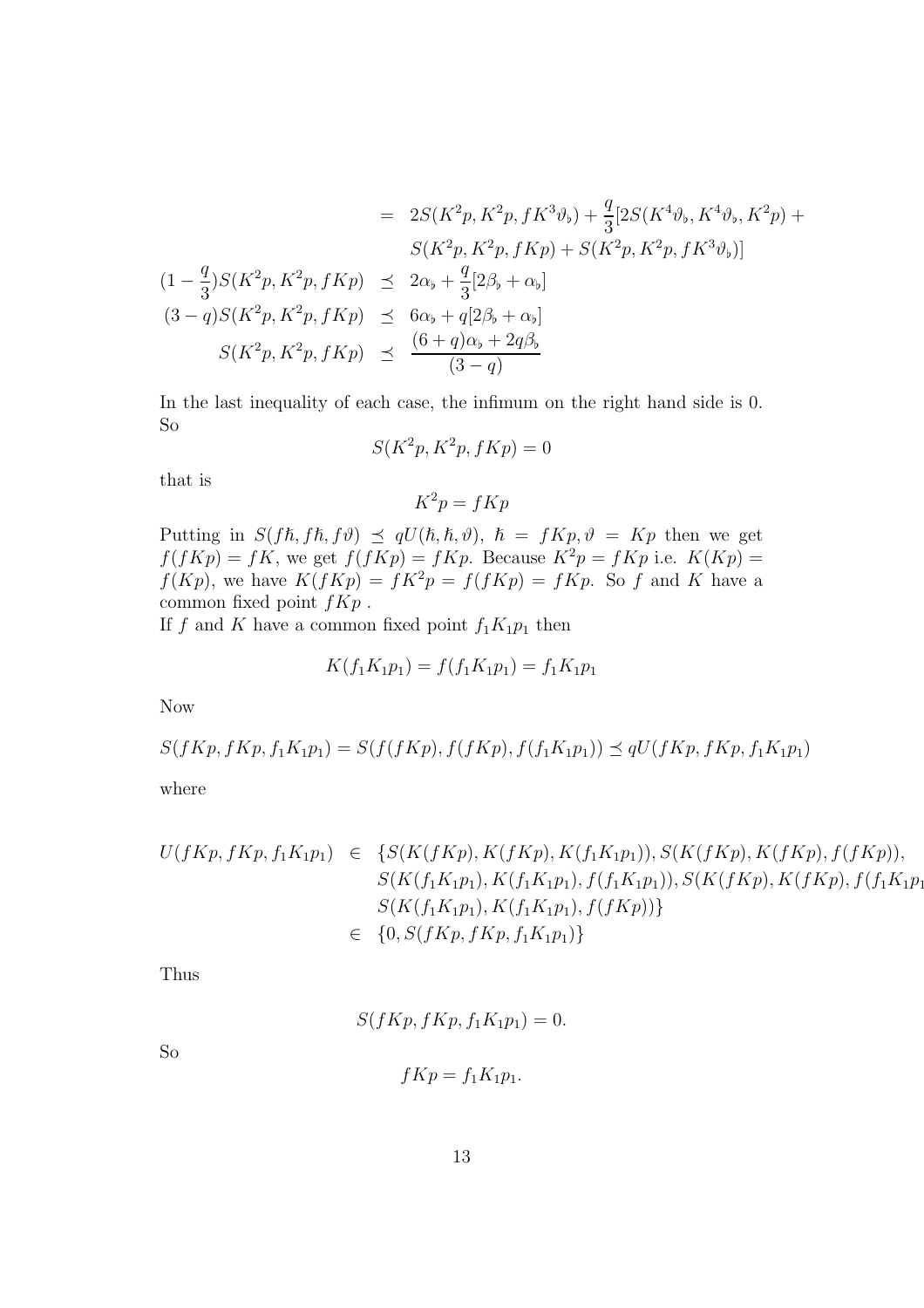Hence f and K have a common fixed point  $fKp$  which is unique.

**Example 2.5** Let  $V = \mathbb{R}^2_+$  with coordinatewise ordering and  $\mathbb{R} = \mathbb{R}$ 

$$
S(\hbar,\vartheta,\eta)=(\rho|\hbar-\eta|,\sigma|\vartheta-\eta|)
$$

where  $\rho, \sigma > 0$ , and  $\hbar, \vartheta, \eta \in \Re$ . Then

$$
f\hbar=\hbar^2+5
$$

and

$$
K\hslash=2\hslash^2.
$$

We have

$$
S(f\hbar, f\vartheta, f\eta) = (\rho|\hbar^2 - \eta^2|, \sigma|\vartheta^2 - \eta^2|) = \frac{1}{2}S(K\hbar, K\vartheta, K\eta) \le qS(K\hbar, K\vartheta, K\eta)
$$

for  $q \in \left[\frac{1}{2}\right]$  $(\frac{1}{2},1)$ ,  $f(\Re) = [5,\infty) \subseteq [0,\infty) = K(\Re)$  and a self map K is continuous on  $\Re$  and  $f(\Re)$  is V-complete subspace of  $\Re$ . Hence K and f have common fixed point that is unique.

**Example 2.6** Let  $V = \mathbb{R}$  with coordinatewise ordering and  $\mathbb{R} = [0, 1]$ 

$$
S(\hbar, \vartheta, \eta) = |\hbar - \eta| + |\vartheta - \eta|
$$

 $\hbar$ 

where  $\hbar, \vartheta, \eta \in \Re$ . Then

and

$$
K\hbar = \frac{\hbar}{2}
$$

 $f\hslash =$ 

We have

$$
S(f\hbar,f\vartheta,f\eta)=\Big|\frac{\hbar}{4}-\frac{\eta}{4}\Big|+\Big|\frac{\vartheta}{4}-\frac{\eta}{4}\Big|=\frac{1}{2}S(K\hbar,K\vartheta,K\eta)\leq qS(K\hbar,K\vartheta,K\eta)
$$

for  $q \in \left[\frac{1}{2}\right]$  $(\frac{1}{2}, 1), f(\Re) = \left[0, \frac{1}{4}\right]$ 4  $\Big] \subseteq \Big[0, \frac{1}{2}\Big]$ 2  $\big] = K(\Re)$  and a self map K is continuous on  $\Re$  and  $f(\Re)$  is V-complete subspace of  $\Re$ . Hence K and f have common fixed point that is unique.